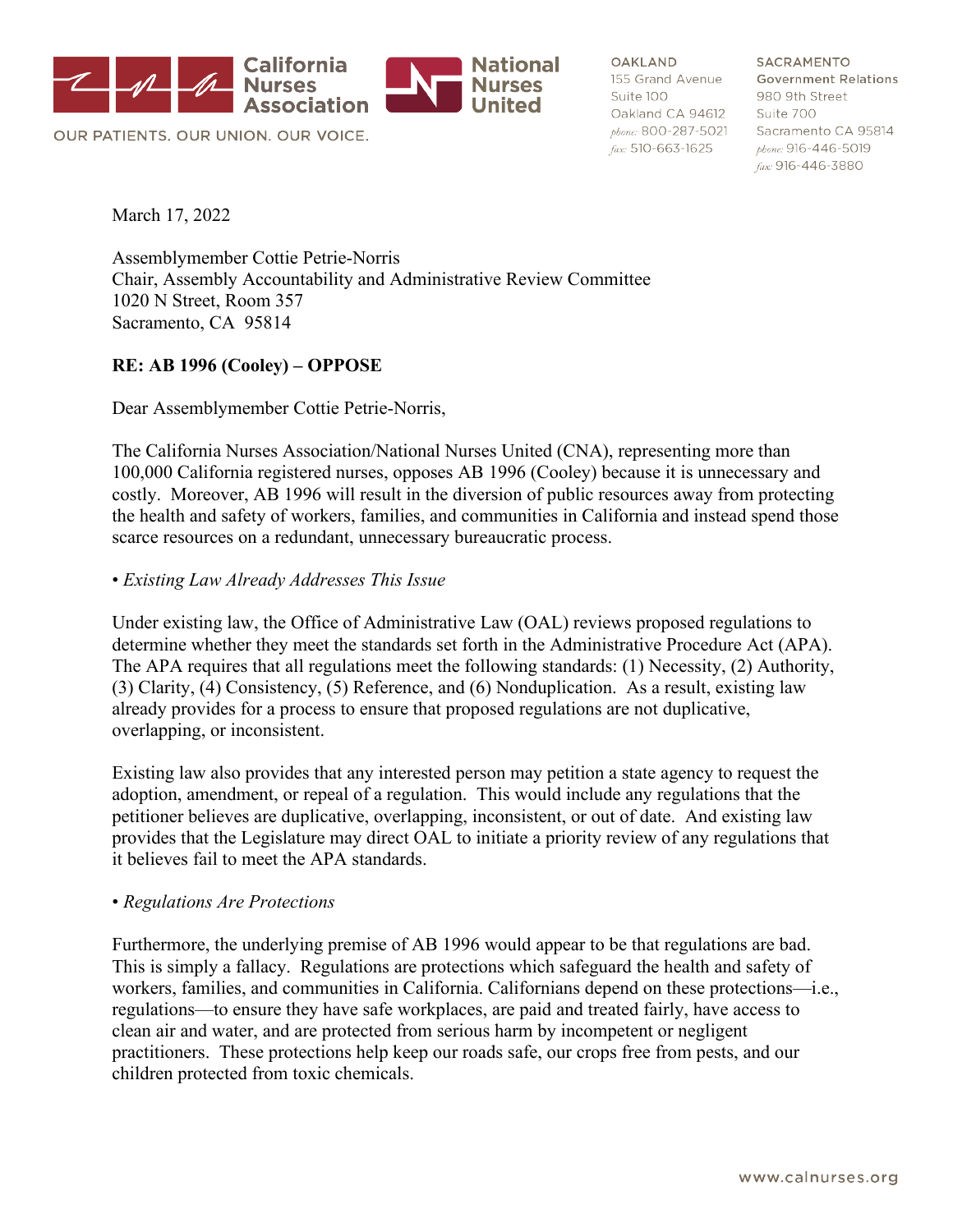## • *AB 1996 Diverts Scarce Public Resources Away From Protecting Californians' Health And Safety And Instead Directs Those Resources To A Redundant Bureaucratic Process*

Under AB 1996, state agencies (including departments, divisions, boards, and bureaus) will spend time and resources on a duplicative bureaucratic process instead of protecting the health and safety of workers, families, and communities in California. If AB 312 passes, the agencies will have to put their efforts to protect Californians' health and safety on hold while they divert their limited resources toward the redundant bureaucratic process created by the bill.

## • *AB 1996 Does Not Safeguard Important Health and Safety Protections*

Finally, while the bill provides that is not intended to weaken or undermine various protections established under statute, this language does nothing to safeguard the important protections described above. First, AB 1996 creates a paradigm shift in which state agencies will essentially be under a mandate to determine that their regulations are duplicative, overlapping, inconsistent, or out of date or else they may be viewed as not performing their job duties. Second, this language applies only to protections established under statute. There are certainly many instances where agencies act under their implied rulemaking authority to carry out their agency mission and protect Californians. These protections are not "established under statute." And third, it may not always be clear when a particular regulatory action will "weaken or undermine" an established protection. What may seem on the one hand to be innocuous change may in fact result in weakening or undermining the protection in question.

For all the above reasons, CNA must oppose AB 1996 and urges you to vote "NO" on AB 1996 (Cooley) when it comes before you in the Assembly Accountability and Administrative Review Committee.

Respectfully,

Curtis Lang, Jr. Legislative Advocate California Nurses Association/ National Nurses United

Cc: Members, Accountability and Administrative Review Committee Assemblymember Ken Cooley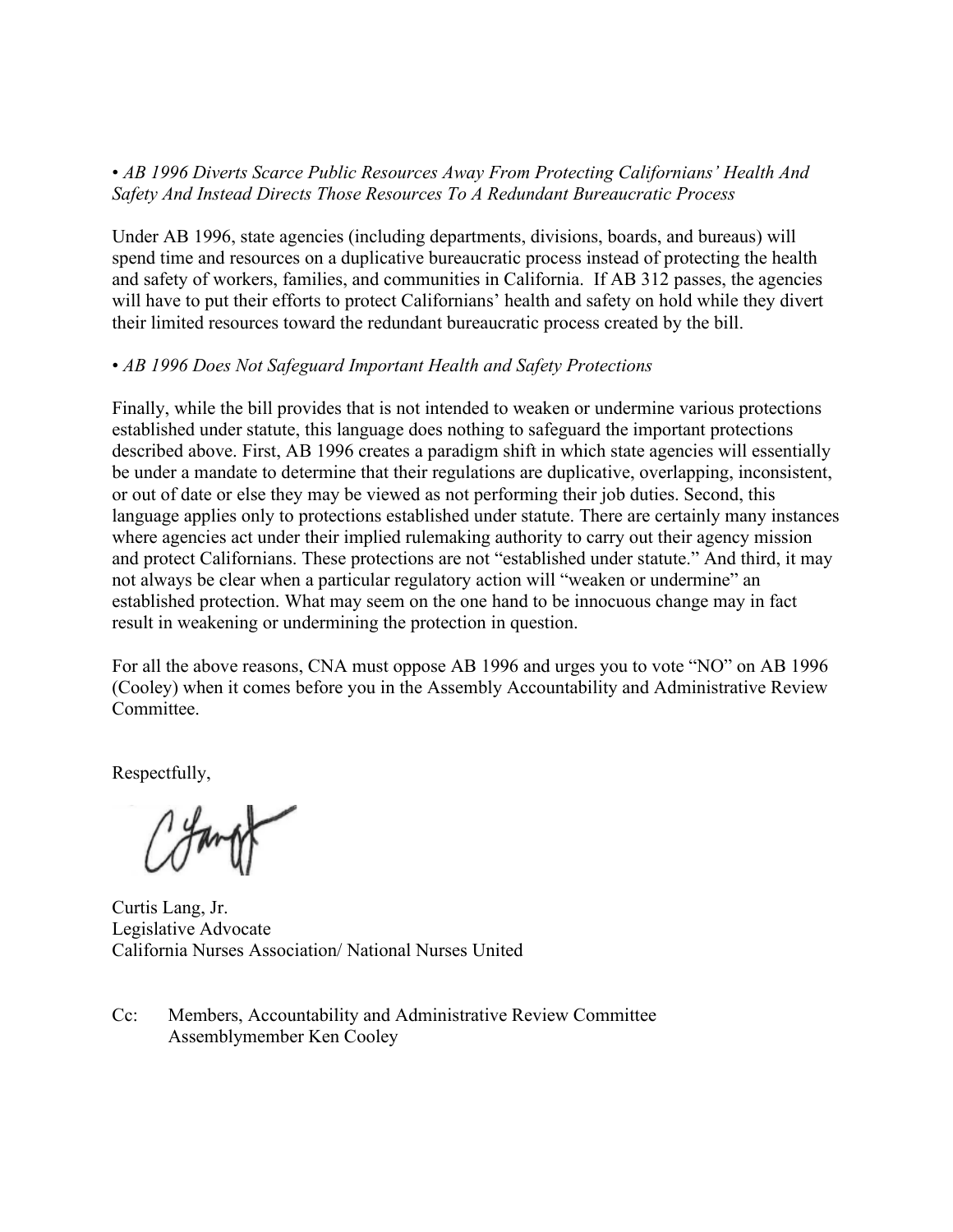

OUR PATIENTS, OUR UNION, OUR VOICE.

OAKLAND 155 Grand Avenue Suite 100 Oakland CA 94612 phone: 800-287-5021 fax: 510-663-1625

**SACRAMENTO Government Relations** 980 9th Street Suite 700 Sacramento CA 95814 phone: 916-446-5019 fax: 916-446-3880

March 17, 2022

Honorable Marc Berman Chair, Assembly Business and Professions Committee 1020 N Street, Room 379 Sacramento, CA 95814

#### **RE: AB 2637 (Rubio) Nursing: schools and programs: exemptions.**

Dear Assemblymember Berman,

The California Nurses Association/National Nurses United (CNA), representing over 100,000 registered nurses, opposes AB 2637 (Rubio) because it would deregulate nursing education and would instead allow nursing schools themselves to regulate their own enrollment and clinical curriculum. The bill would remove the authority of the Board of Registered Nursing (BRN) to oversee minimum nursing education standards, including education programming, student enrollment, clinical placements, and qualifications of faculty. In addition, AB 2637 would substitute computer-based simulation for clinical experience with actual patients, thus threatening safe patient care by increasing the risk of decreased clinical competency.

The conflict that currently exists between a few private nursing programs and the BRN initially started when some public community college nursing programs were displaced from clinical sites by hospitals so that rapidly expanding private programs offering baccalaureate nursing degrees could use those clinical sites for their students as they increased enrollment without BRN approval. After looking into the matter, the BRN determined that rapid, unauthorized program expansion in several Southern California regions had created this problem. The added enrollments had not been approved by the BRN as a part of a "major curriculum change," the process that has always been used to evaluate and approve expanded enrollment and other major changes for all nursing programs. If AB 2637 is enacted into law, it will exacerbate these problems thus threatening the very existence of public community college nursing programs.

## • **Deregulation of Minimum Nursing Education Standards Directly Undermines BRN's Public Protection Mandate**

As required by the Business and Professions Code, the primary role of the BRN is to protect the public and not to promote the business and financial interests of private corporate entities or their alliances with the corporate healthcare industry. Specifically, Business and Professions Code Section 2708.1 states: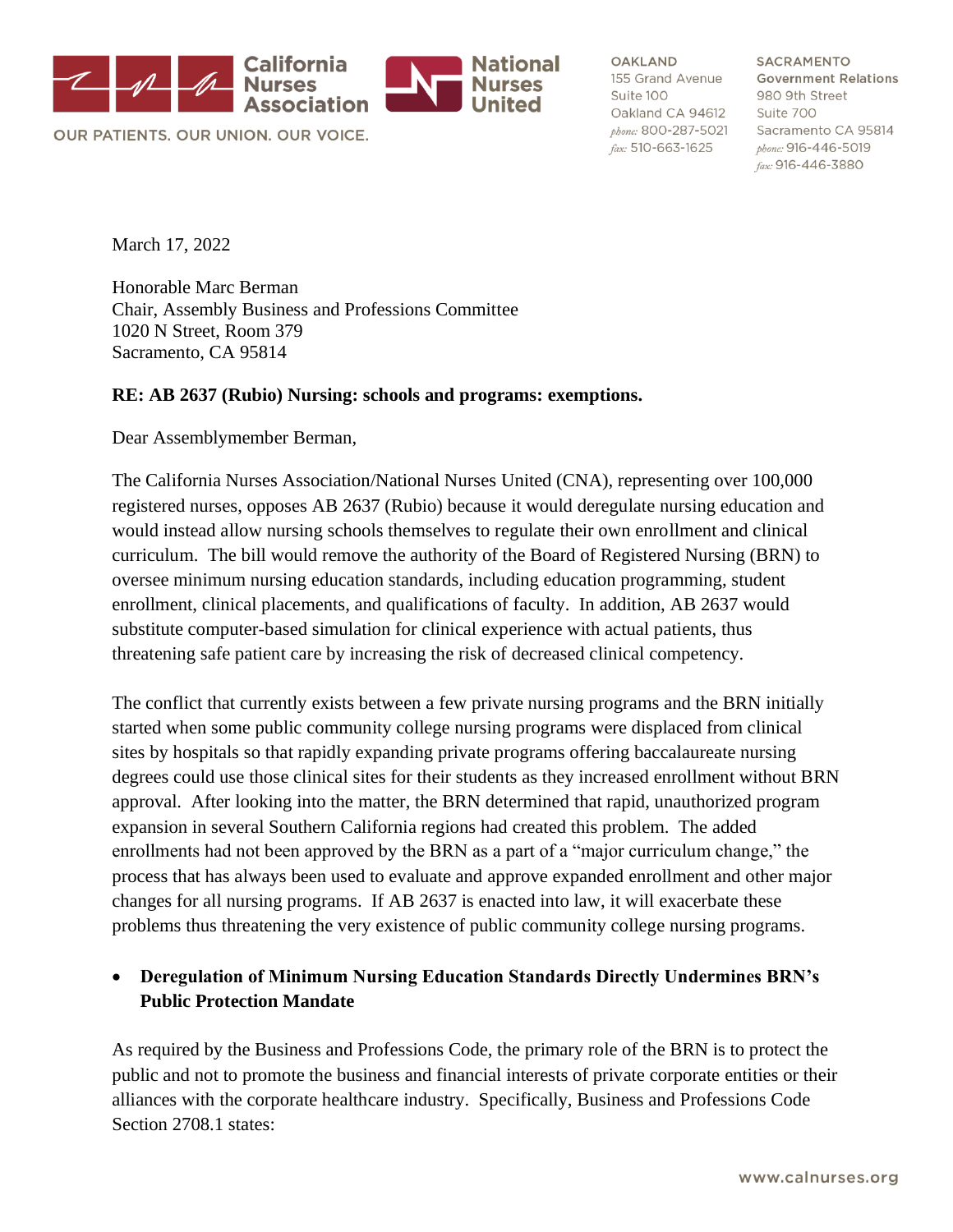Protection of the public shall be the highest priority for the Board of Registered Nursing in exercising its licensing, regulatory, and disciplinary functions. Whenever the protection of the public is inconsistent with other interests sought to be promoted, the protection of the public shall be paramount.

AB 2637 directly conflicts with the BRN's public protection mandate. Here, the "public" that is being protected is the nursing student who enrolls in a BRN-approved pre-licensure program expecting that she/he will receive a basic nursing education that will prepare her/him for entrylevel professional practice. The "public" is also every patient in California who receives care from a nurse graduate of a BRN-approved nursing program, expecting that the nurse taking care of him/her is qualified and safe to practice.

And health facilities rely upon RNs who are prepared for practice upon graduation and who have gained diverse clinical competencies that prepare them for employment with mixed patient populations. Moreover, AB 2637 would undermine the public interest by allowing uninhibited expansion of private nursing programs which can leave students with significant educational debt.

## • **AB 2637's Proposed Deregulation Comes at a Time of Exponential Growth and Cost of Private Nursing Programs**

*Exponential Growth of Private Nursing Programs* The deregulation created by AB 2637 is especially troubling given that it is coming at a time when there has been a rapid expansion of private nursing programs in addition to the federal government's rollback of student protections, particularly regarding student debt.<sup>1</sup> In fact, the number of *public* pre-licensure nursing programs in California has remained static since 2006-2007 while the number of *private* programs has increased from 25 to 38—a 52% increase.<sup>2</sup>

In California, enrollment at private nursing programs is also increasing, and graduates of these private programs are increasingly making up a larger share of nursing school graduates. For example, the West Coast University nursing program graduated more than 11% of the total number of NCLEX takers in 2017-2018.<sup>3</sup> And, four private schools graduated 21% of all of the NCLEX takers in that same time period.<sup>4</sup> On this issue, the BRN's 2016-2017 Annual School Report also noted, "Private programs had an increase in enrollment, while public programs experienced a slight decrease. Public programs have seen their enrollments decline by -24%

<sup>1</sup> Minsky, "The Definitive List of Rollbacks to Student Loan Protections," *Forbes* (March 26, 2019) [\(https://www.forbes.com/sites/adamminsky/2019/03/26/the-definitive-list-of-rollbacks-to-student-loan](https://www.forbes.com/sites/adamminsky/2019/03/26/the-definitive-list-of-rollbacks-to-student-loan-protections/#4fab09a22818)[protections/#4fab09a22818\)](https://www.forbes.com/sites/adamminsky/2019/03/26/the-definitive-list-of-rollbacks-to-student-loan-protections/#4fab09a22818).

<sup>&</sup>lt;sup>2</sup> BRN, 2015-2016 Annual School Report, Table 2 at 3; List of Approved Schools (Prelicensure Programs) (see [www.rn.ca.gov\)](http://www.rn.ca.gov/);  $38-25=13 \div 25 = 52\%$  increase.

 $3$  1,288  $\div$  11,648 (Excel sum of all schools' first-time NCLEX test takers on BRN website; see [https://www.rn.ca.gov/education/passrates.shtml\)](https://www.rn.ca.gov/education/passrates.shtml) = 11.25%.

<sup>&</sup>lt;sup>4</sup> West Coast (1,288) + Samuel Merritt (503) + Azusa Pacific (367) + National University (265) = 2,423 ÷ 11,648 total first time NCLEX takers (Excel sum of all schools' NCLEX test takers on BRN website; see [https://www.rn.ca.gov/education/passrates.shtml\)](https://www.rn.ca.gov/education/passrates.shtml) = 21%.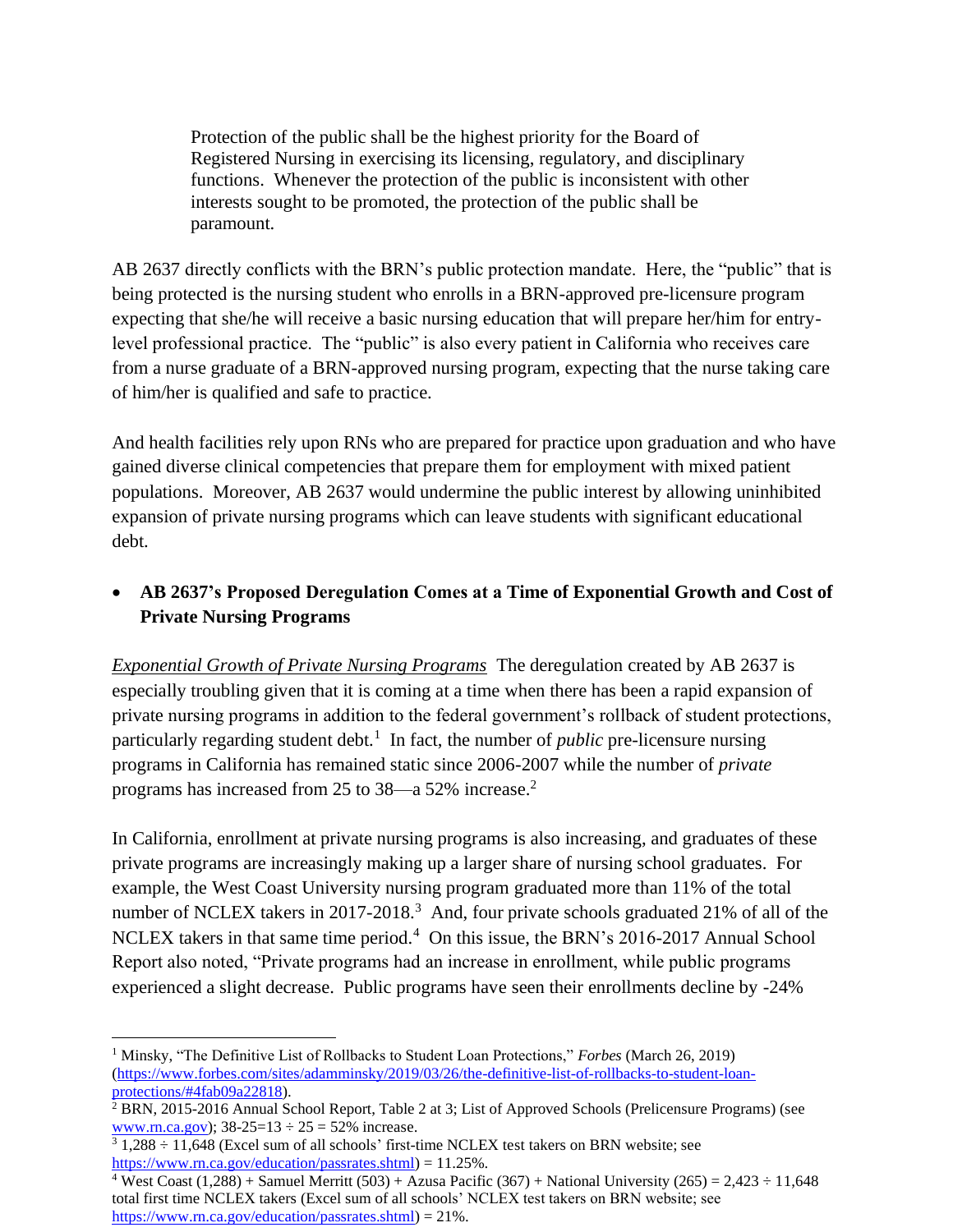(n=-2,427) in the last ten years, while new enrollments in private programs have gone up by 113% in the same period  $(n=3,063)$ ."<sup>5</sup>

Consistent with this, public community college nursing programs have reported having to decrease their student enrollment sizes because of reduced clinical placements.

California's experience is also playing out nationally. A nationwide study—which included California—found a 402% increase in for-profit nursing programs across the country over a tenyear period (2007-2016).<sup>6</sup> The same study found the number of for-profit nursing program graduates increased 1,305% over the same period.<sup>7</sup>

*Increased Cost of Private Nursing Programs* Requiring a nursing student to take out burdensome loans to fund her/his nursing education can mean saddling her/him with significant debt. This can create an occupational barrier that threatens the ability of students from disadvantaged backgrounds to enter the middle-class workforce.

Public nursing programs are much less costly than private nursing programs. For example, public Associate Degree Nursing (ADN) programs cost approximately \$7,000-8,000 for in-state residents.<sup>8</sup> Tuition costs for the four-year CSU Bachelor of Science in Nursing (BSN) program would be approximately \$35,000.<sup>9</sup> The cost of private nursing programs, on the other hand, can run as high as \$74,225 for an ADN<sup>10</sup> and \$144,512 for a BSN.<sup>11</sup> Public nursing programs in particular help diversify the nursing workforce by keeping costs low so that California's RNs are more reflective of its healthcare consumers.

*Impact of Attrition Rates of Large Private Nursing Programs More Significant* Because the number and enrollment size of private nursing programs has increased significantly, it is important to look at the global impact of attrition on students. For example, West Coast University had more than 1,000 students drop out of its 2016-17 cohort of approximately 2,400 students and more than 400 drop out of its 2017-18 cohort of approximately 1,900 students.<sup>12</sup> This means that more than 1,400 students, who will not qualify to take the NCLEX, will be stuck with loans or will have already paid (and thus lost) tuition fees of approximately \$36,000 for each year in which they were enrolled before dropping out of the program.<sup>13</sup>

<sup>12</sup> 2016-17: West Coast 1,284 NCLEX test takers  $\div$  .53 completion rate = 2,423  $\times$  .43 attrition rate = 1,042 student departures from program; 2017-18: West Coast 1,288 NCLEX test takers  $\div$  .66 completion rate = 1,952  $\times$  .22 attrition rate = 429 student departures from program (se[e https://www.rn.ca.gov/education/passrates.shtml;](https://www.rn.ca.gov/education/passrates.shtml) Philip R. Lee Institute for Health Policy Studies, Raw data, School attrition rates and on-time completion rates (2019)). <sup>13</sup> [https://nces.ed.gov/collegenavigator/?q=West+Coast+University&s=CA&id=443331.](https://nces.ed.gov/collegenavigator/?q=West+Coast+University&s=CA&id=443331)

<sup>5</sup> BRN, 2016-2017 Annual School Report, Data Summary and Historical Trend Analysis, at 9.

<sup>6</sup> Pittman, et al., "The Growth and Performance of Nursing Programs by Ownership Status," *Journal of Nursing Regulation*, Vol. 9, Issue 4 (January 2019) at 9.

<sup>7</sup> *Id*.

<sup>8</sup> See, e.g.[, http://www.chabotcollege.edu/nursing/registered-nurse-program/.](http://www.chabotcollege.edu/nursing/registered-nurse-program/)

<sup>&</sup>lt;sup>9</sup> See, e.g.[, https://www2.calstate.edu/attend/paying-for-college/pages/campus-costs-of-attendance.aspx;](https://www2.calstate.edu/attend/paying-for-college/pages/campus-costs-of-attendance.aspx)

[https://www.csus.edu/hhs/nrs/programs/undergraduate/traditional/Docs/fees\\_2-3-17.pdf.](https://www.csus.edu/hhs/nrs/programs/undergraduate/traditional/Docs/fees_2-3-17.pdf)

<sup>10</sup> See, e.g., [https://americancareercollege.edu/catalog/2018-2019/financial-information/program-tuition-and](https://americancareercollege.edu/catalog/2018-2019/financial-information/program-tuition-and-fees/degree-programs-tuition.html)[fees/degree-programs-tuition.html.](https://americancareercollege.edu/catalog/2018-2019/financial-information/program-tuition-and-fees/degree-programs-tuition.html)

<sup>&</sup>lt;sup>11</sup> See, e.g., [http://westcoastuniversity.smartcatalogiq.com/en/Spring-2019/West-Coast-University-](http://westcoastuniversity.smartcatalogiq.com/en/Spring-2019/West-Coast-University-Catalog/Financial-Policies-and-Information/Tuition-and-Fees)[Catalog/Financial-Policies-and-Information/Tuition-and-Fees.](http://westcoastuniversity.smartcatalogiq.com/en/Spring-2019/West-Coast-University-Catalog/Financial-Policies-and-Information/Tuition-and-Fees)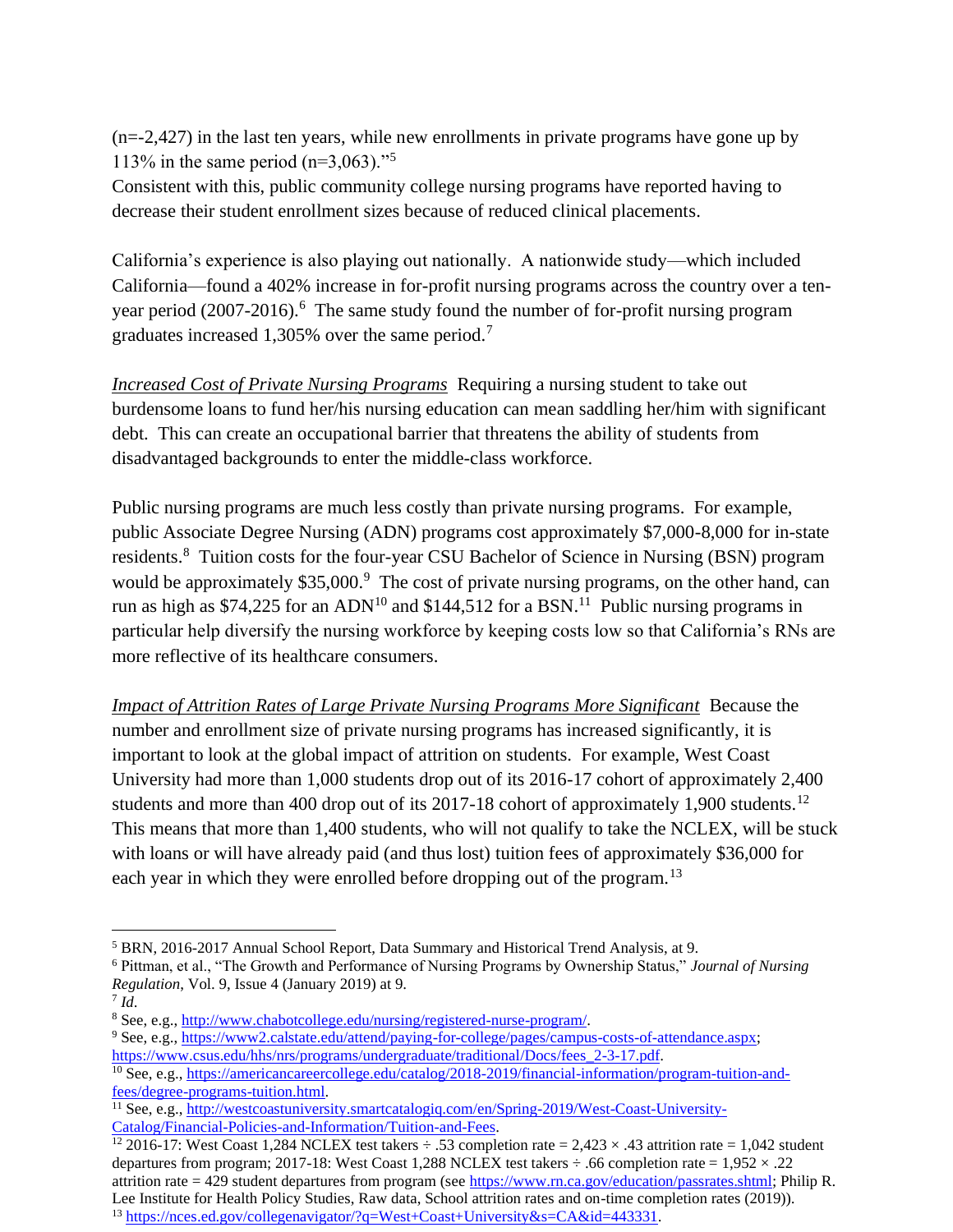In effect, a 22% attrition rate for a private program that has 1,000 students means that 220 students—with **private school tuition loans**— dropped out or were dismissed by the school before completion, without the ability to sit for the NCLEX. In comparison, a public program with an enrollment of 100 students and a 22% attrition rate would have lost 22 students who have **public school tuition loans** when they dropped out or were dismissed by the school before completion. As a result, it is clear that the larger a nursing program—and the higher the cost of that program—the more impact a higher attrition rate may have.

*Recent School Closures Urge Caution in Allowing Uninhibited Growth* A number of nursing schools or nursing programs have closed over the past few years leaving students scrambling and the BRN in the position of stepping in to help. For example, the most recent school closed in December 2018. Brightwood College, a private, for-profit nursing school, announced its sudden closure just one day into a new semester. $14$  Some students were just weeks away from completing their programs.<sup>15</sup> In 2017, Shepherd University filed for bankruptcy and closed its doors.<sup>16</sup> AB 2637 would permit the unchecked growth of nursing programs, and CNA would urge caution as any closure of a program or school—particularly large programs—has significant impacts on students and the public.

## • **Bill's Proponents Use Supposed Nursing "Shortage" to Justify Unchecked Growth**

In support of AB 2637, proponents have asserted that California is facing a nursing "shortage" that must be addressed by allowing programs to grow. To support this assertion, they rely on a study that is not consistent with any other studies that have looked at California's workforce needs. In fact, the study has been characterized by the Healthforce Center at UCSF as an "outlier in relation to other projection models".<sup>17</sup>

Instead, the most recent evaluation by the Healthforce Center at UCSF of California's future workforce needs for registered nurses indicates there is a sufficient supply of nurses graduating from nursing programs, provided that current enrollment numbers are maintained. Healthforce describes a geographical mal-distribution challenge, noting, "[t]he RN labor markets in the Northern Counties and Southern Border will be fairly well-balanced, surpluses may emerge in the Sacramento, Los Angeles, and Inland Empire regions, and shortages may develop in the San Francisco, Central Valley, and Central Coast regions."<sup>18</sup>

The report also compares the current and projected number of RNs per 100,000 population in each region as another way to look at potential regional demand. Using this analysis, UCSF finds that by 2035, "several regions are projected to have RN-to-population ratios that exceed the

<sup>14</sup> [https://www.nbcsandiego.com/news/local/brightwood-college-kearny-mesa-chula-vista-closure-education](https://www.nbcsandiego.com/news/local/brightwood-college-kearny-mesa-chula-vista-closure-education-corporation-of-america-students-502031331.html)[corporation-of-america-students-502031331.html.](https://www.nbcsandiego.com/news/local/brightwood-college-kearny-mesa-chula-vista-closure-education-corporation-of-america-students-502031331.html)

 $^{15}$  *Id*.

<sup>16</sup> <https://www.wsj.com/articles/shepherd-university-in-california-files-for-bankruptcy-1502830949>

<sup>&</sup>lt;sup>17</sup> Spetz, "Comparing Forecasts of Registered Nurse Supply and Demand for California," Healthforce Center at UCSF (2019).

<sup>&</sup>lt;sup>18</sup> Spetz, "Regional Forecasts of the Registered Nurse Workforce in California; Summary of December 2018 Report," Healthforce Center at UCSF (2019).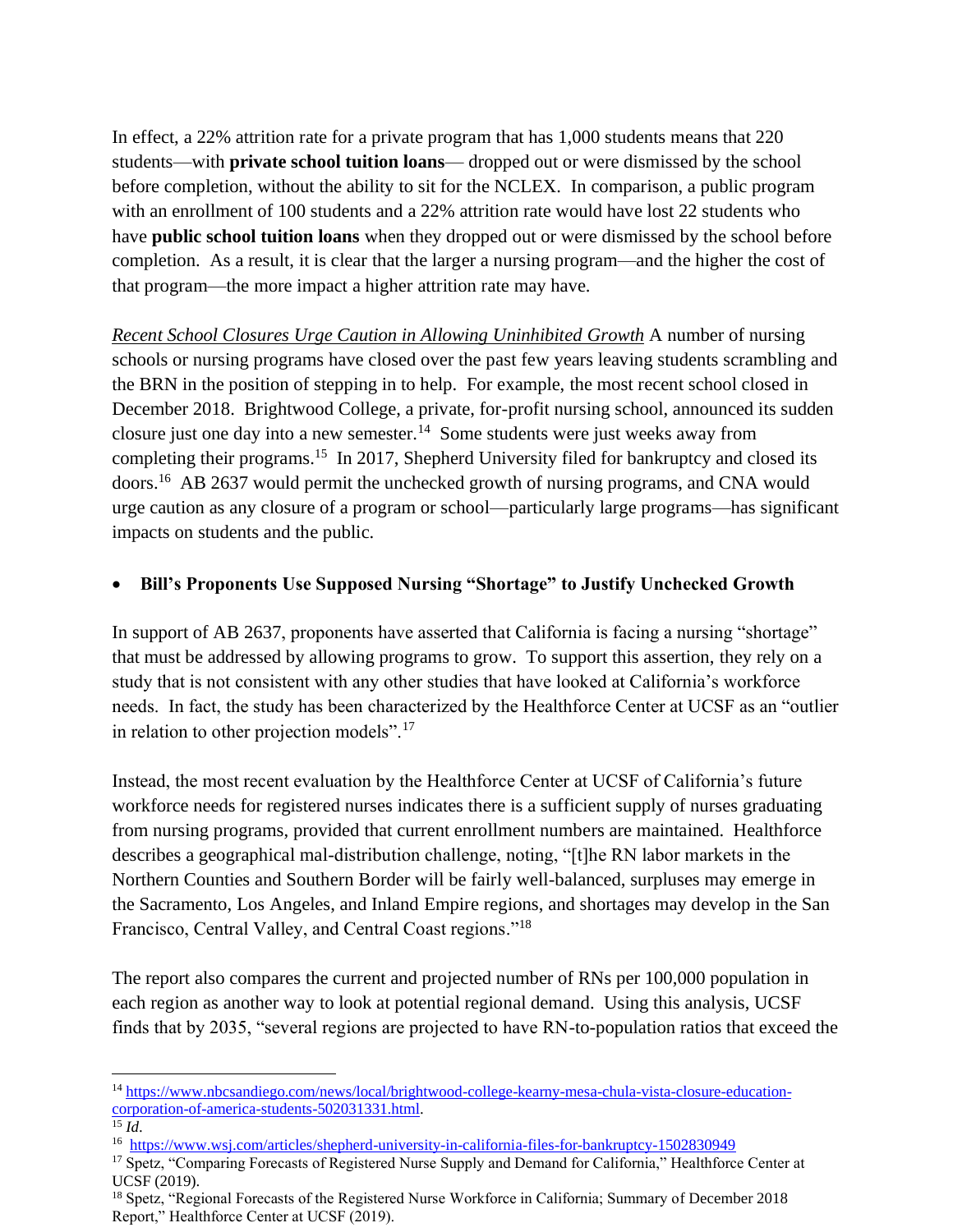current national average: Northern Counties, Sacramento, Los Angeles, and Inland Empire; the ratio in the Southern Border region will nearly equal the national average and the ratio in the San Francisco region will reach the current national  $25<sup>th</sup>$  percentile by  $2035.<sup>19</sup>$ 

As a result, it does not appear that one of the primary justifications for this bill even exists.

# • **AB 2637 Would Reduce Direct Patient Care Clinical Experience and Replace It With Computer-Based Simulation**

AB 2637 proposes to allow nursing programs to provide up to 50% of clinical instruction as computer-based simulation. Currently, BRN regulations require that 75% of clinical hours must be in direct patient care in specified areas.<sup>20</sup> This effectively caps the use of simulation at  $25\%$ . It is important to note first that, currently, the vast majority of nursing programs are not even using the currently allowed 25% so it is not clear why there should be an increase in allowable simulation given that most are not even bumping up against existing standards.

CNA is opposed to the substitution of clinical learning with actual patients for learning in a highfidelity simulation laboratory beyond what is currently allowed. The most sophisticated mannequin cannot replicate the human response to nursing care or indicate the subtle changes that can occur during the course of an illness. It cannot replace mentored, experiential time with patients in the actual environment of care. Students should be educated so that they are able to develop skills and critical thinking ability rather than simply being trained in tasks. The observations made and knowledge acquired during clinical training is the beginning of a vast amount of experiential learning that is going to be needed to provide safe and effective direct care to patients in hospitals, clinics, and in community settings. Protection of the public requires direct patient care experience.

CNA also has concerns with the costs of simulation programs which can be steep and even costprohibitive, particularly for public nursing programs. One high fidelity mannequin, Sim Man 3G, costs roughly \$27,000, but can cost up to \$60,000 with additional accessories and programs available for download onto the mannequin.<sup>21</sup> That does not even take into consideration the ongoing labor costs associated with maintenance and troubleshooting of the simulation lab mannequins or the cost of educating faculty on the use of the simulation technology.

CNA believes the BRN standards for patient care clinical learning should not be altered. There is nothing that prevents a school from increasing the time its students have with simulation mannequins if the school believes the time spent has value for its nursing students. But, the replacement of minimum clinical hours with patients with increased simulation time is an action that threatens safe patient care by increasing the risk of decreased clinical competency.

<sup>19</sup> *Id*.

<sup>&</sup>lt;sup>20</sup> 16 CCR 1426(g).

<sup>21</sup> https://www.healthleadersmedia.com/innovation/high-tech-mannequins-give-nurses-real-life-experience.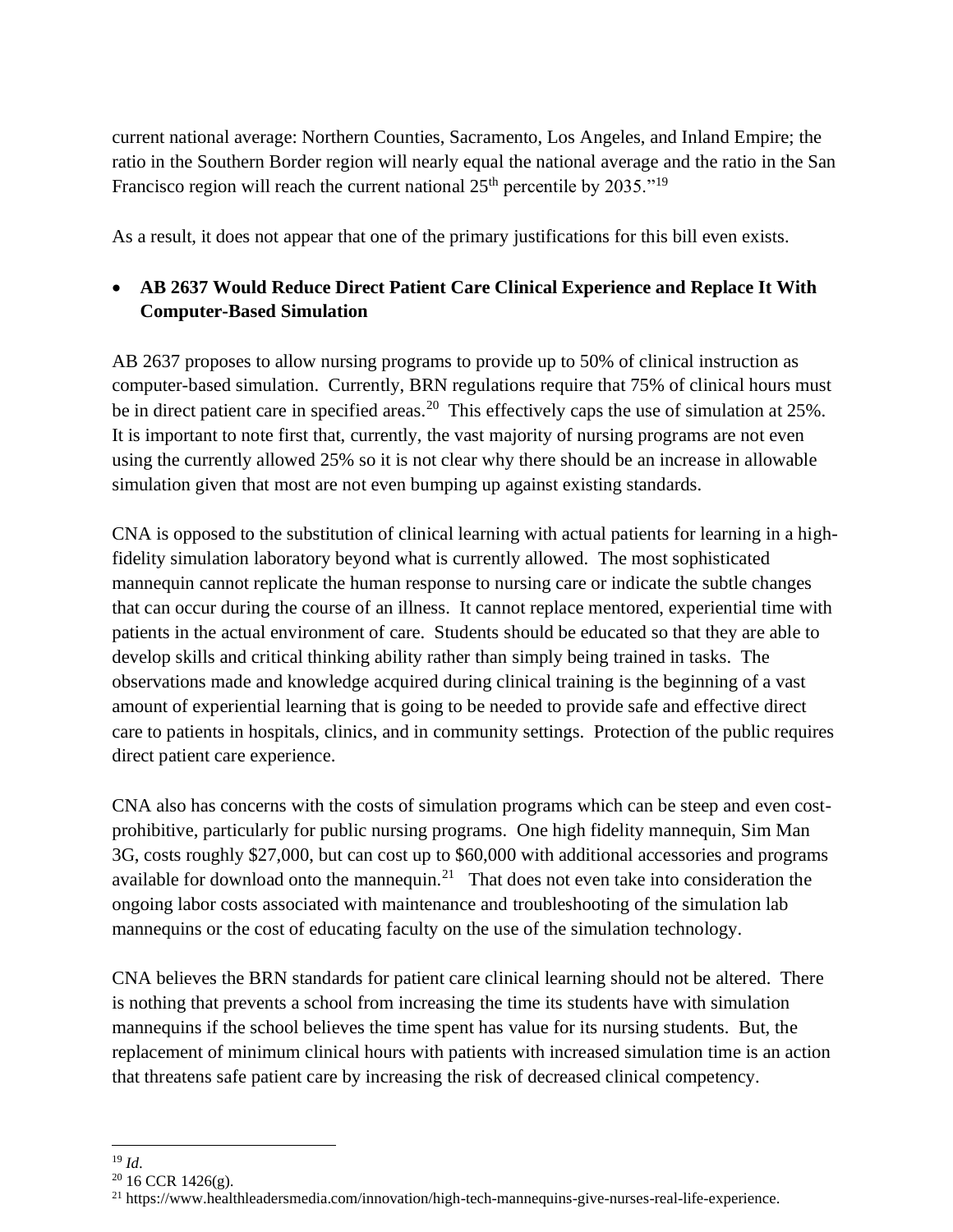In sum, CNA opposes AB 2637 because it is an attempt to circumvent the BRN's judicious and even-handed evaluation of nursing programs and to alter the nursing curriculum to prioritize profit making over patient safety. For these reasons, we urge your 'No' vote on AB 2637 when it comes before you in the Assembly Business and Professions Committee.

Respectfully,

Curtis Lang, Jr. Legislative Advocate California Nurses Association/ National Nurses United

Cc: Assembly Business and Professions Committee, Members Assemblymember Blanca Rubio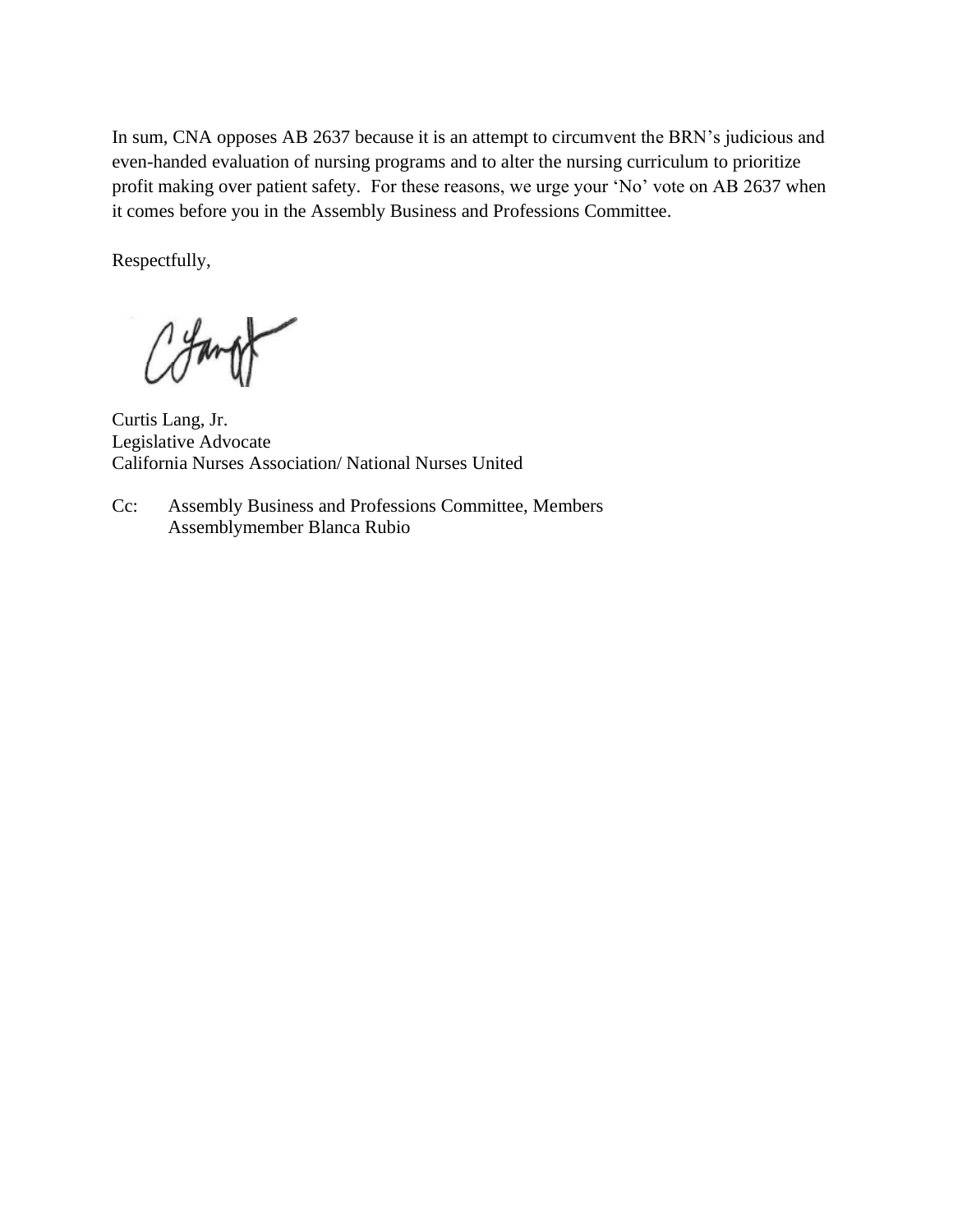

OUR PATIENTS, OUR UNION, OUR VOICE.

**OAKLAND** Suite 100 Oakland CA 94612 Suite 700 fax: 510-663-1625

**SACRAMENTO** 155 Grand Avenue Government Relations 980 9th Street phone: 800-287-5021 Sacramento CA 95814 phone: 916-446-5019 fax: 916-446-3880

March 17, 2022

Honorable Richard Pan Chair, Senate Health Committee 1021 O Street, Room 3310 Sacramento, CA 95814

### **RE: SB 1475 (Glazer) – Blood banks: collection – OPPOSE**

Dear Senator Pan,

On behalf of the California Nurses Association/ National Nurses United (CNA) representing more than 100,000 registered nurses statewide, I write in opposition to SB 1475 by Senator Glazer. This bill would end the requirement that blood banks have a registered nurse (RN) physically present during blood draws and instead allow RNs to supervise the process via teleconference.

Nurses are very concerned that patient safety will be put at risk by this change. As it has become painfully clear after the last year, teleconference services are frequently unreliable. Audio and video teleconferencing services often drop calls or cause delays that could prove extremely harmful in a health care setting. This risk would even be exacerbated in rural areas with less reliable internet or phone service, and these rural areas also likely involve longer travel time to emergency care, creating additional risks to those donating.

The California Department of Public Health (CDPH) has previously denied a petition to consider rulemaking that was virtually identical to this legislation. The following is from the original notice denying the blood banks' petition:

"A primary focus of CDPH and the adopted "Standards for Blood Banks and Transfusion Services" is the safety of patients and donors. **Components of safety that would be affected by the presence of an onsite RN or physician include the proper supervision of staff and the ability to respond appropriately to donor reactions**... While the CDPH appreciates the workforce concerns associated with having on−site registered nurses, *whether nurses need to be physically on−site at blood donation locations is a complicated matter that not only raises issues related to the appropriate staffing required for such activities under CDPH's jurisdiction but also potential issues relating to the nursing scope of practice and supervision*."

Unfortunately, due to industry pressure CDPH has since reversed that decision and begun rulemaking, which we are also concerned with. Health care workers simply can't interpret someone's physical reaction to this procedure over the phone, or even by video conferencing, as well as can be done in person. The collection of whole blood from healthy donors is only one procedure performed in blood bank settings.

Other procedures that involve a potential for greater risk include apheresis during which a particular blood component is obtained from a donor and separated out for collection and the nurses org remaining blood is returned to the donor at the end of the procedure. *While the risks of drawing*